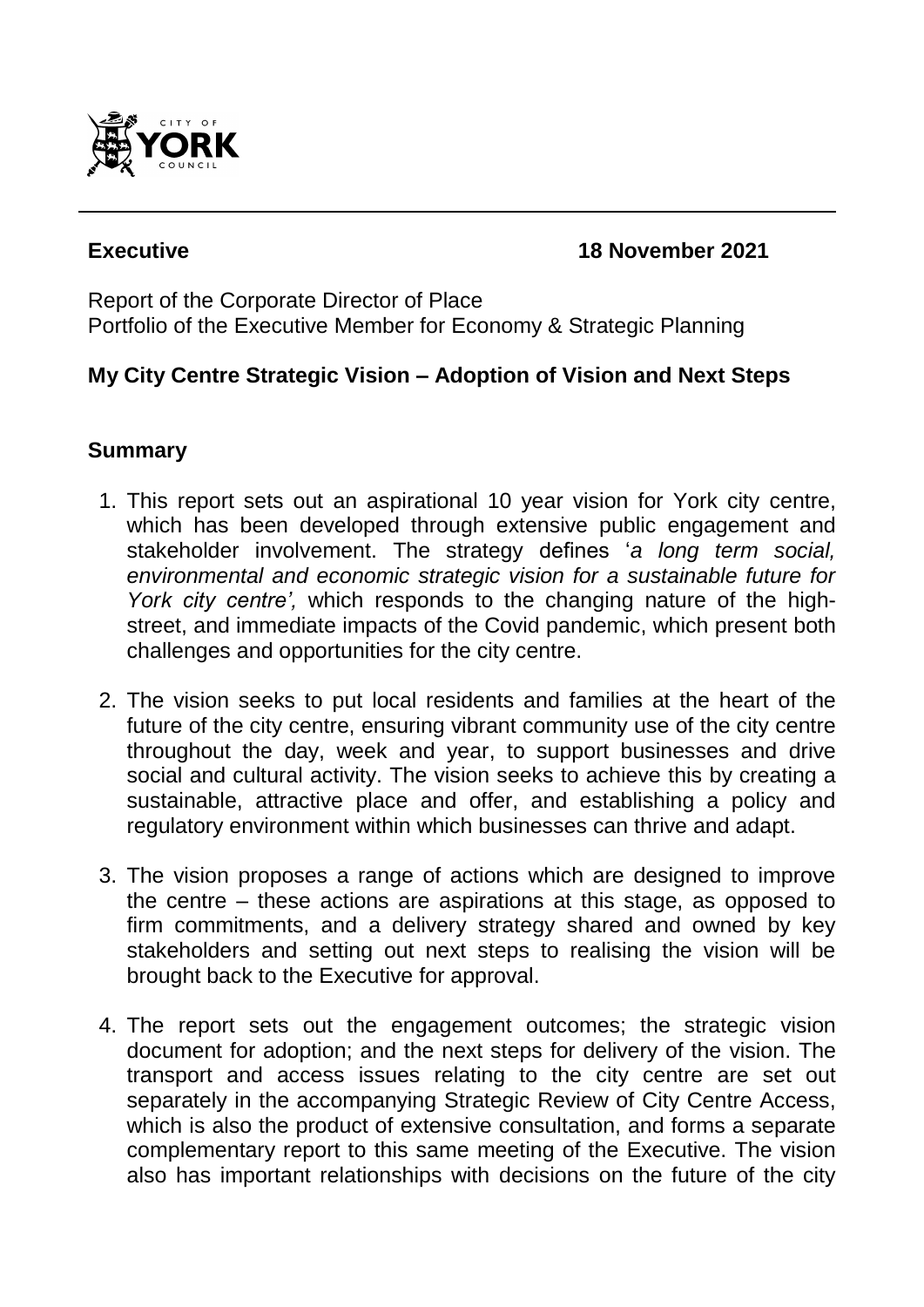centre footstreets that is also being considered at the same meeting, and the upcoming economic and climate change strategies.

#### **Recommendations**

The Executive is asked to:

1) Approve the My City Centre Strategic Vision (as set out in Annex 1), and adopt as a guide to investment in the centre, inform policy decision and as a material consideration in planning (where relevant).

*Reason: To establish a long term social, environmental and economic strategic vision for a sustainable future for York city centre, and ensure that decisions are made in accordance with this vision.*

2) Instruct officers to prepare a delivery strategy for the vision, by working with partners including the project Stakeholder Group, which will be brought back to a future Executive meeting

*Reason: To establish a means for delivering the vision, establish roles and responsibilities with partners, and prioritise the actions contained within the vision*

### **Background**

5. The My City Centre Project was commissioned by Executive in August 2019, with the aim:

*"To engage the public and stakeholders to develop a long term social, environmental and economic strategic vision for a sustainable future for York city centre"*

6. Following project scoping, procurement of consultancy support and establishment of a project Stakeholder Group of key city partners to guide the process, a first round of engagement commenced on 2 March 2020. However, in response to Covid the project and engagement was officially paused on 3 April 2020, and staff were redeployed to pandemic response activity, including developing and implementing the one year Covid-19 Transport and Place Strategy. After a year's pause and as the city moved out of the emergency response phase, in April 2021 the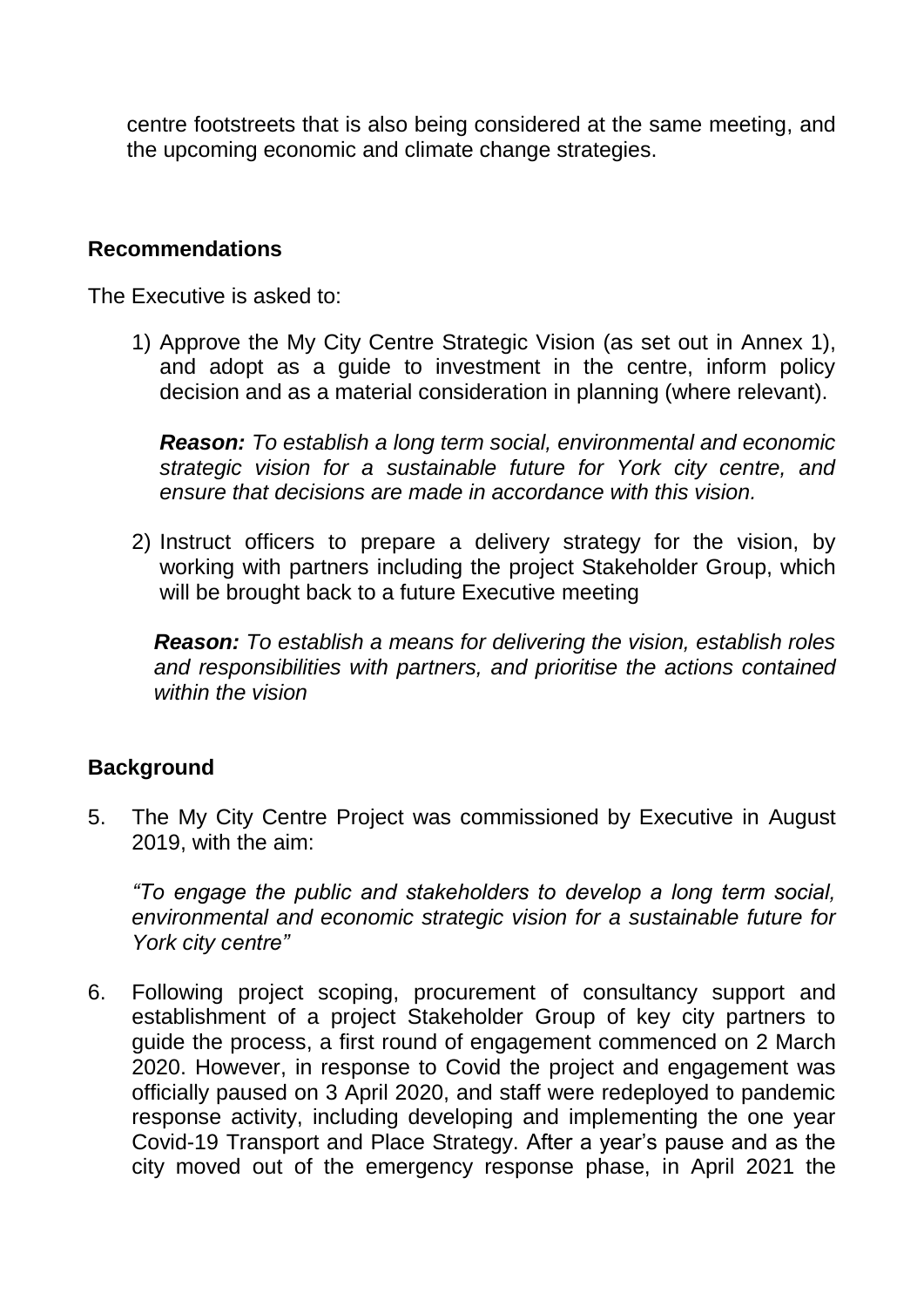Executive Member for Economy and Strategic Planning approved the recommencement of the project, and engagement was re-launched in late May 2021.

7. Since that time, officers have engaged with communities, stakeholders and businesses to shape and develop the draft vision for the city centre. This has included using a variety of tools to broaden and deepen engagement, and deploying technical expertise and insight on key issues from within the Council, partner organisations and the Stakeholder Group, who have provided essential contributions and steer to the project. The vision has been prepared by officers on the basis of this activity, and further tested and refined through a further round of engagement. The vision focusses on creating a place where people feel safe in an attractive, sustainable and vibrant city centre environment for local residents (and families in particular) in the first instance, in order to support growth and change, provide footfall for business, and allow the city to flourish.

# **Consultation**

8. The My City Centre project has been shaped through extensive public and stakeholder consultation throughout its lifetime. This has followed the innovative 'My' approach to engagement developed at Castle Gateway and continued at other development projects such as York Central. This approach seeks to broaden and deepen project involvement through staged activity:

> *1 Build a brief: Use a variety of engagement tools to gain an understanding of a diverse range of people's needs and ideas. Make these ideas and differing perspectives visible.*

> *2 Explore Challenges: Cultivate an open public debate about complex issues. Share and explain challenges, decisions and compromises throughout.*

> *3 Make change together: Build ongoing networks to retain involvement, as well as long term community influence in decision-making, design and delivery*

During 2021 consultation rounds, the ongoing pandemic has challenged our ability to engage in person. However, this had led to innovation in the ways in which we engage and has expanded the reach of our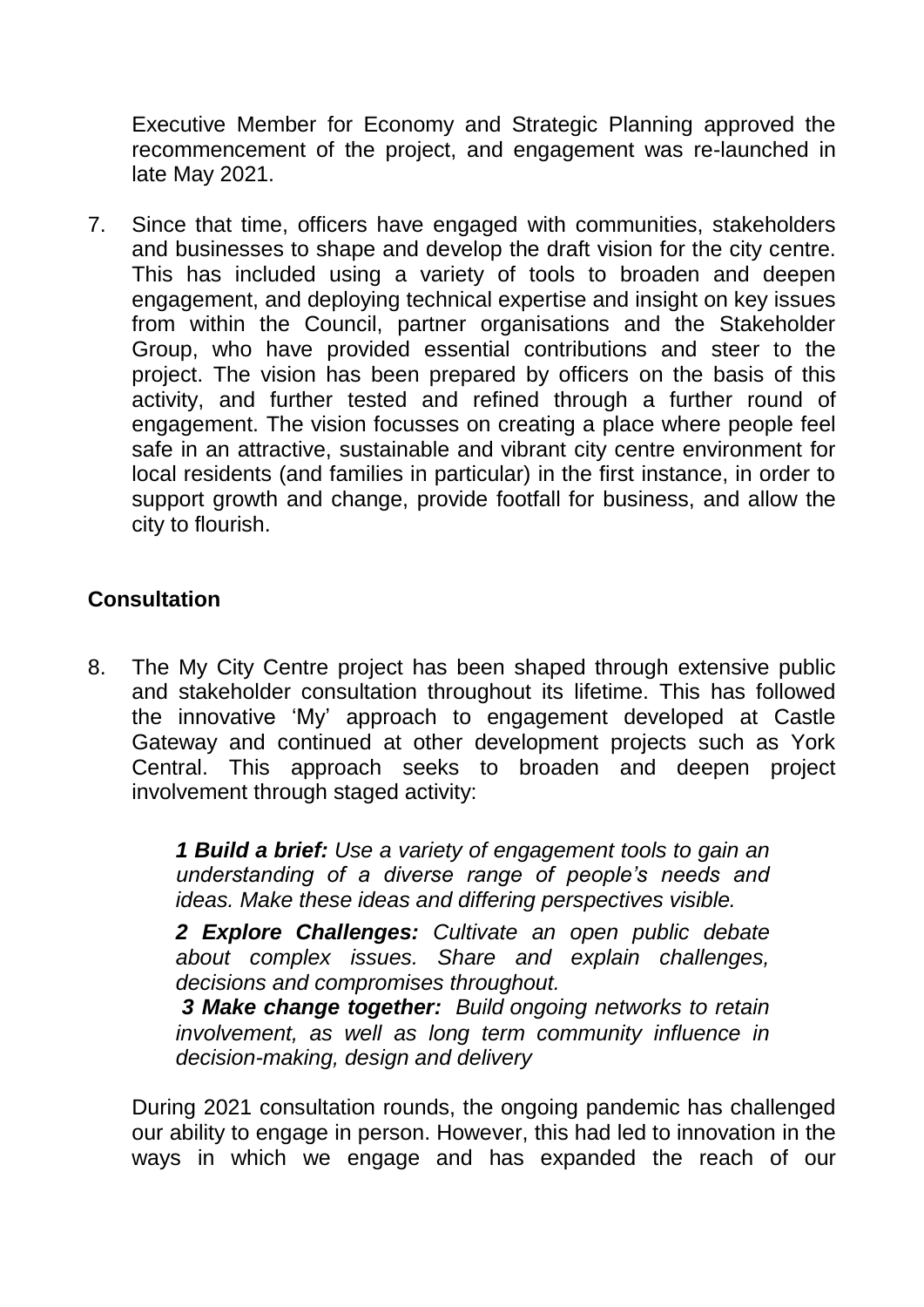engagement through new uses of online and digital platforms, as set out from paragraph 10 below.

- 9. The first round of consultation, undertaken for around a month to April 2020 (prior to the pandemic pausing the project), was comprised of both online project space (questionnaire, website and social media), and physical presence at pop-up city centre locations, alongside interactive display stands in libraries and council offices. The project was also presented to and discussed at a wide range of stakeholder and interest groups. Key findings from this engagement have been incorporated and created the baseline position on which the restarted project has been based. A summary of the engagement and insight flowing from it was made publically available and is presented at Annex 2.
- 10. Following the project recommencing in April 2021, further engagement was undertaken over 10 weeks between May and July, re-framing the discussion through analysis of the new city centre challenges and opportunities resulting from the pandemic. This engagement was broadbased, covering a wide variety of issues by theme, with a focus on understanding (and encouraging debate around) how people used and interacted with the city centre both before and during the pandemic, and how they anticipated using the city centre post pandemic. The engagement included a strong curated social media presence, a Facebook live Q&A debate with key partners, and virtual meetings with a range of stakeholders. A summary of the approach and findings is provided in the Open Brief at Annex 3.
- 11. On the basis of these two preceding rounds of engagement, a draft vision was then prepared by officers with the involvement of the project Stakeholder Group. This draft vision was then tested with the public through a further three week consultation between September and October 2021, structured to secure specific feedback on the draft vision content. The vision draft presented as part of this took the form of a core vision statement, with eight thematic areas sitting beneath this – each with a suite of potential city centre actions. Quantitative and qualitative feedback on the actions was sought through online and physical questionnaire. The findings of the engagement are set out at high level at paragraph 16 below, and summarised in more detail at Annex 4.
- 12. Over 5,000 contributions to the vision development were made over the three rounds of engagement, including almost 1,000 questionnaire responses in the most recent stage to test the draft vision. We have engaged with the public across a wide range of platforms, from pop-up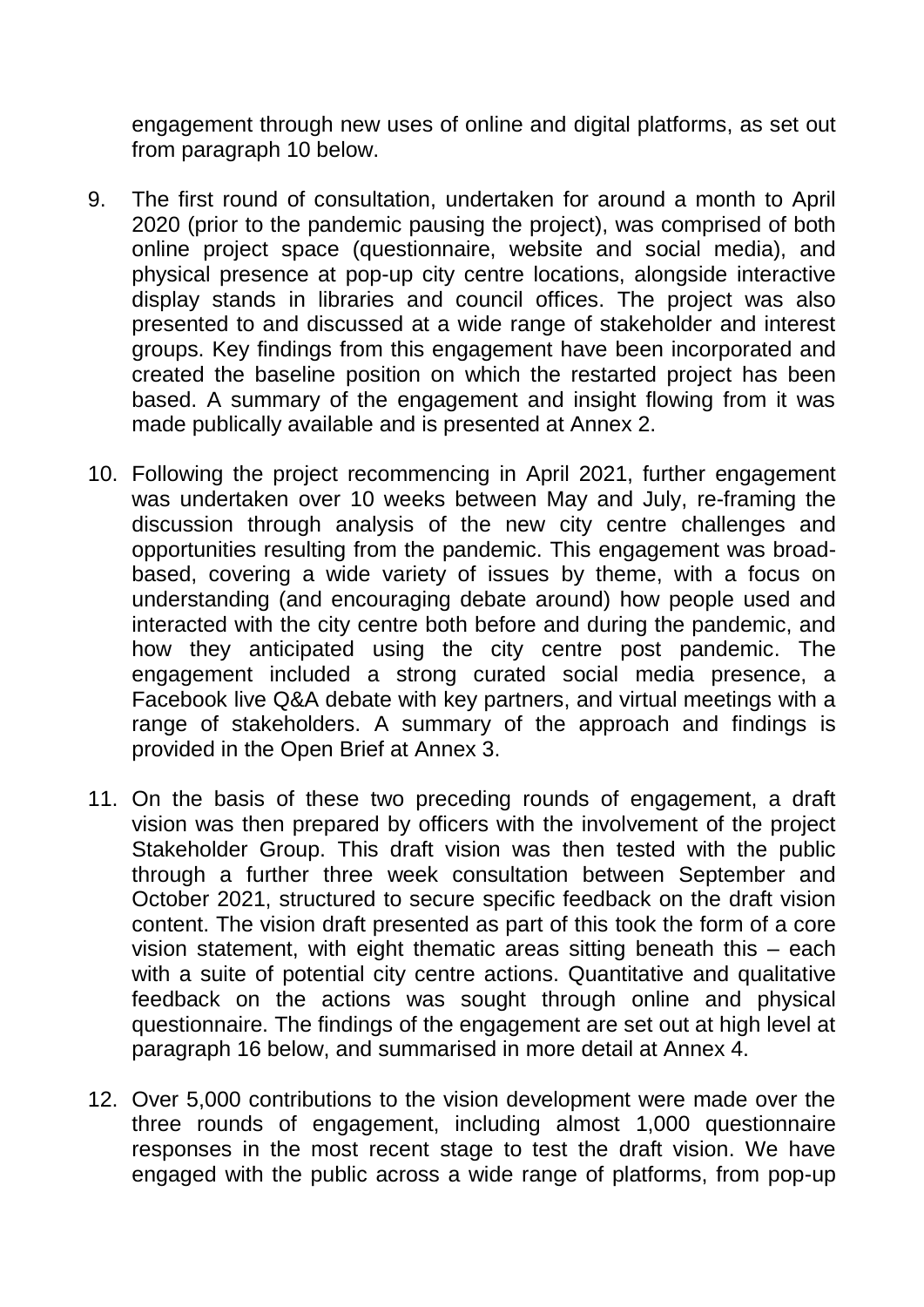events and interactive consultation stands in early stages, through use of the council's Our City publication (received by all households) and interest group attendance, to social media videos and animations, wide press coverage and the interactive Facebook live Q&A event. The project Stakeholder Group (see Figure 1 below for composition) have been instrumental to the development of the vision.



**Figure 1:** My City Centre Stakeholder Group Composition

# **My City Centre Vision**

13. The My City Centre Strategic Vision has been drafted to set out a bold and ambitious framework for the city's development over the next 10 years. The vision is designed to be a clear and easy to digest summary of how we see the centre changing over this time, and what the council and its partners can encourage, facilitate and collectively deliver to make the centre strong, vibrant and sustainable. The actions set out in the vision are intended to be practical, measurable and achievable - capable of delivering tangible beneficial change in the city centre. However, in being bold the vision remains at this stage an aspirational one, with the support of partners and external funding required to deliver the full ambition, and important next steps are set out later in this report to translate the vision from aspiration in to reality. Given the ongoing uncertainty around the economic and societal impacts of the pandemic (such as the degree to which home-working will continue to predominate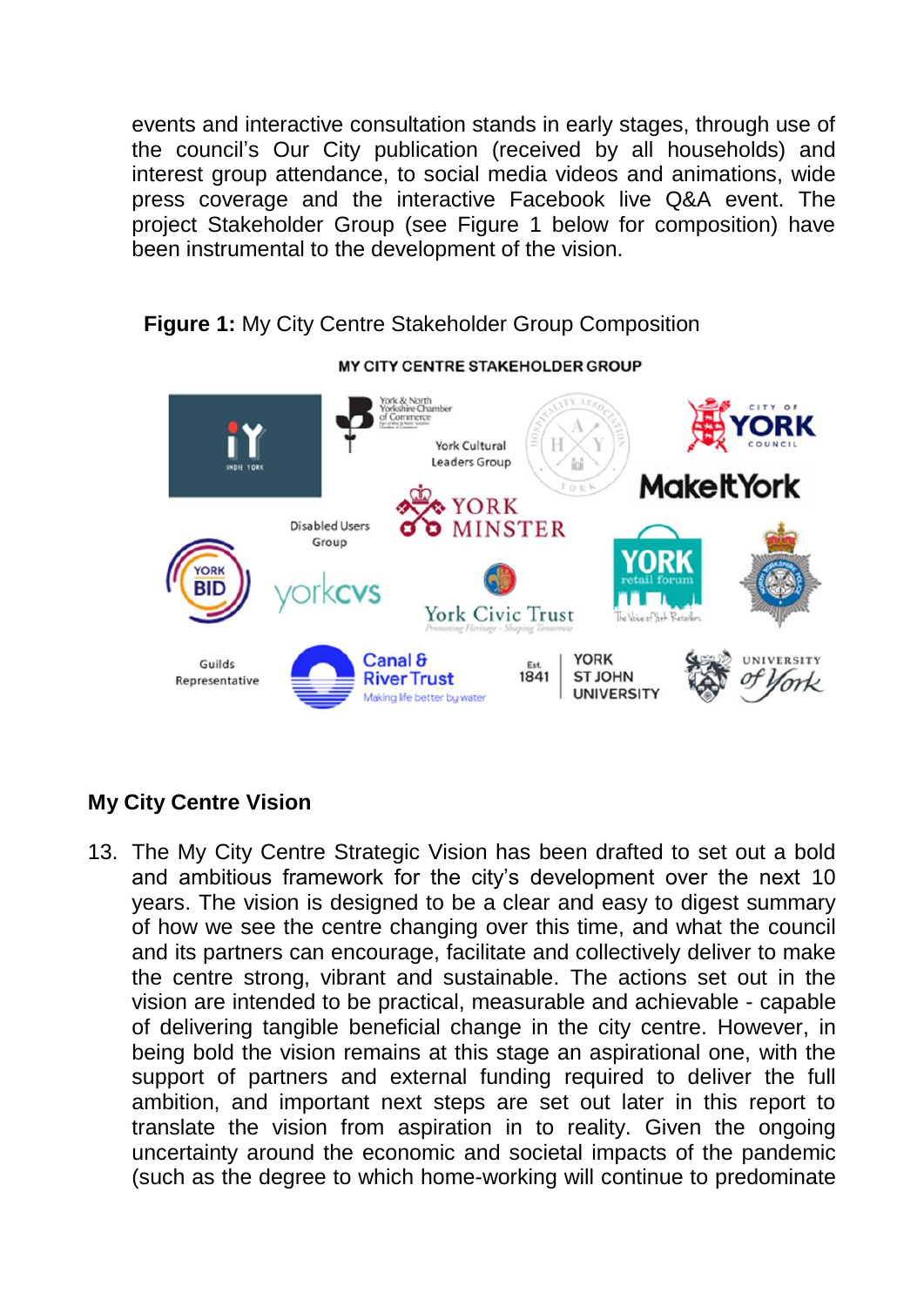in some sectors) it is also proposed that the vision be reviewed in the near-term future, notionally set at 3 years, to ensure that the assumed trends on which it is based have materialised. This will help to ensure it remains effective and relevant throughout the remaining 10 year period.

14. The strategic vision is framed around a Core Vision Statement (pg. 3 of Annex 1), which sets out the central premise that people are key to maintaining the success of the city centre, and that it should ultimately serve the needs of our local residents. If the city centre is a great place for our residents and communities, then the tourists that support our economy, jobs and local businesses will always follow and in turn support the services and events from which our residents benefit and enjoy. By influencing how and when the city is used, and adapting the built environment, we can create a safe, welcoming and vibrant city centre, which a wide range of people want to spend time in at all times, and create the right conditions for responsive businesses to grow and adapt; for city living to develop; and for cultural and social activity to flourish.

Beneath the Core Vision Statement, eight individual themes are identified, each with a suite of specific actions which the Council and partners could implement in order to deliver the core vision. These are set out in the graphic at figure 2 below, and discussed briefly following, with more detail contained in the Annex 1 Vision Statement itself.



# **Figure 2: My City Centre Vision, Summary Graphic**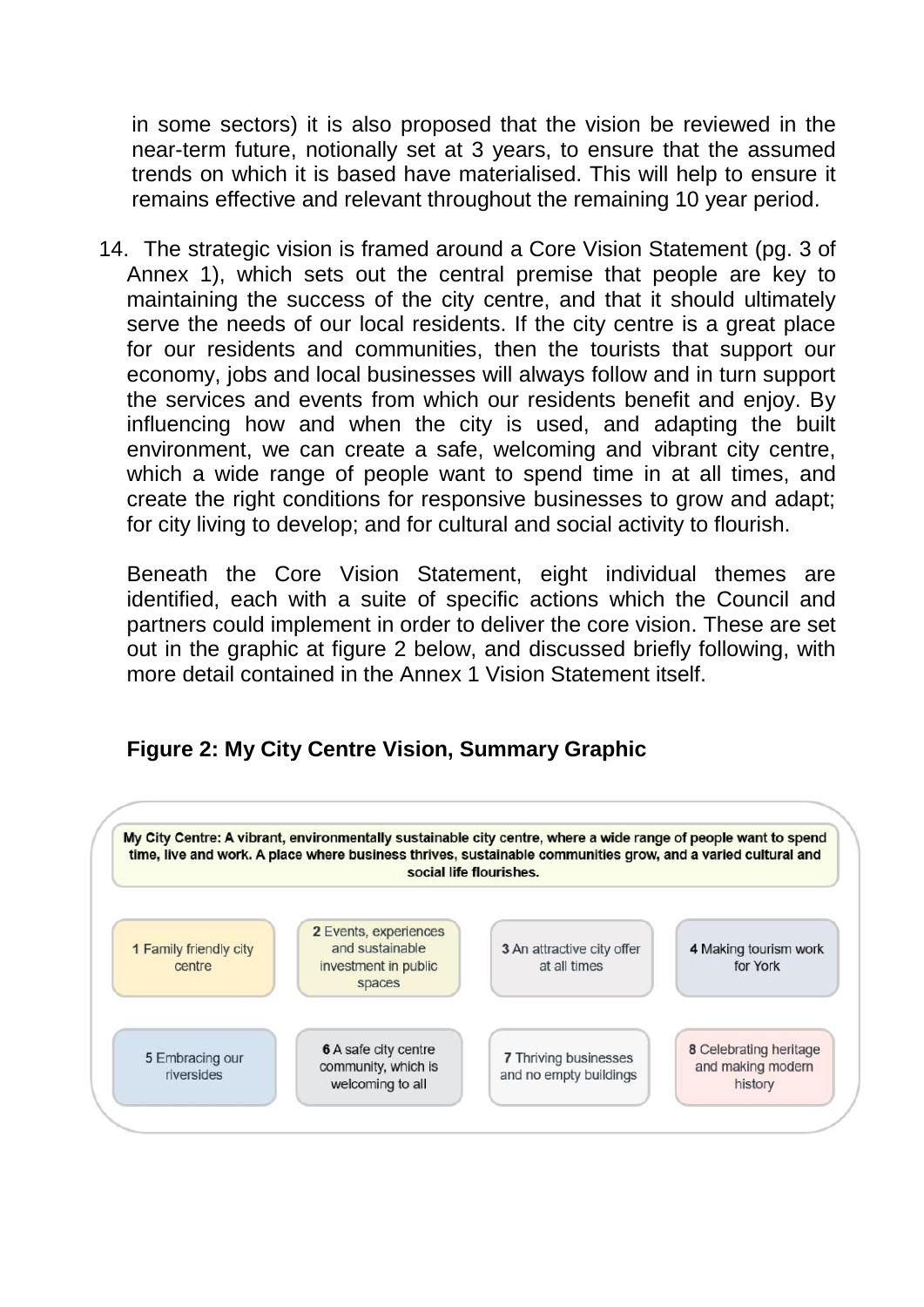### 15. 1 Family Friendly City Centre

The first theme sets out measures to put families at the heart of a reimagined city centre, removing barriers that have been identified by residents, and creating attractions and facilities to draw local families into the centre and create a more exciting, welcoming and nurturing environment for people of all ages.

#### 2 Events Experiences & Investment in Public Spaces

This theme seeks to focus new investment in to improve existing city spaces, squares and streets whilst reinvigorating the city's events programme and broadening its appeal, and supporting and improving the market offers in the city.

### 3 An Attractive City Offer at All Times

This element focuses on improving how attractive the centre is in the early evening during the week when it has traditionally been quieter, and encourage new home workers to visit the city after work to offset the economic impacts of the loss of office workers from the centre. This will also look to build on the popularity of outdoor café culture that has developed during the pandemic and post restrictions. We also seek to manage some of the more negative impacts on the city centre at busier times such as weekend evenings and set clear behavioural expectations of those visiting our city.

### 4 Making Tourism Work for York

Acknowledging the huge benefits that tourism brings in supporting our economy and sustaining our city centre, this section sets out measures designed to harness the positive benefits for our residents and communities and reduce, offset and mitigate any negative impacts.

### 5 Embracing Our Riversides

In this section we set out ways in which we will make sure our rivers are part of everyday life in the city, opening up new access routes and riverside environments and exploring their use as transport corridors, whilst also focusing on river safety.

#### 6 City Centre Community which is Welcoming for All

A focus on living in the city centre – the opportunities to create new city living and ensure the facilities and services that our city centre communities need to thrive exist. We also set out how the centre can be improved for a diverse range of communities and people to access it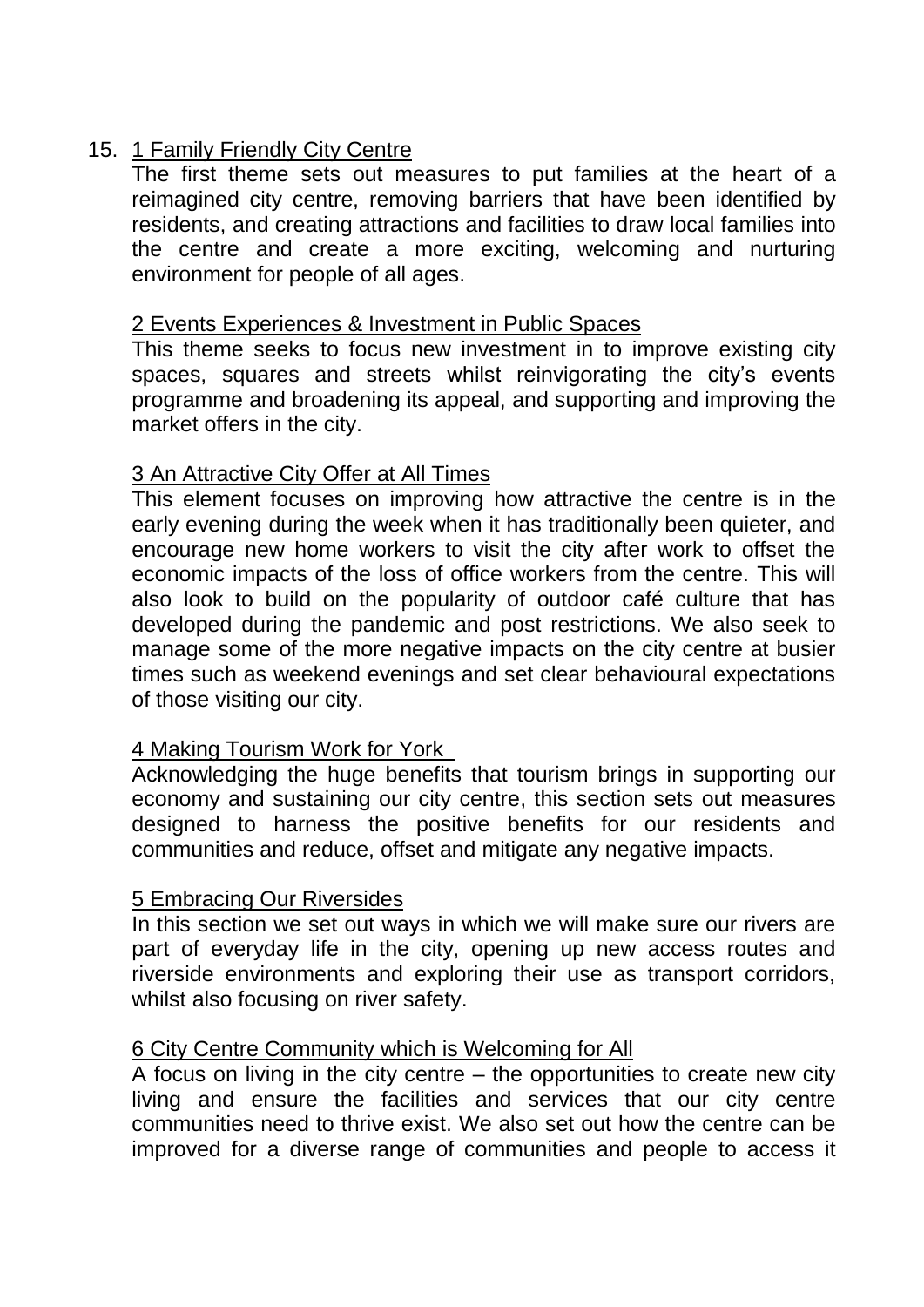conveniently, and how we plan to improve safety for all in the busy city centre.

#### 7 Thriving Businesses and No Empty Buildings

Within this section we set out measures designed to support businesses in the centre, allow them to grow and adapt, whilst also promoting more temporary uses and making better use of vacant buildings.

#### 8 Celebrating Heritage and Making Modern History

Acknowledging how the city has always adapted and changed over time, here we consider how we balance our heritage environment with the needs of a successful 21st century city that supports the modern lifestyles of our communities, and how we can better use the city's history to support an exciting and culturally rich experience.

The individual measures across these eight themes set out aspirational actions which the council could take, working with partners, to realise the core vision. These actions will need further work and commitment to translate them into reality.

### **Feedback on the draft vision**

- 16. The most recent round of engagement in September 2021 was structured to allow direct feedback on the core vision statement, the themes, and each specific action. The draft vision had very strong approval across the 983 questionnaire returns, with 82% of people agreeing with the vision statement (of which, 51% strongly agreed), and 66% agreeing that the vision reflects the city centre which people want York to become. All of the 39 proposed actions set out in the vision were supported by a majority of respondents, and most had very high levels of support - the average proportion supporting or strongly supporting the actions was 78%, and median 81%. Across the individual actions, only four had fewer than 60% of respondents in support or strong support, and even here the approval ratings were between 55-58%. The full consultation outcomes and findings are summarised at Annex 4.
- 17. As well as quantitative feedback, respondents were invited to suggest any improvements or omissions from the vision. These suggestions have been reviewed by the project team and a suite of changes made to the updated vision document at Annex 1. Many of these changes are a reworking of existing content, incorporated into detailed wording, though some are more significant. The more significant changes are summarised below: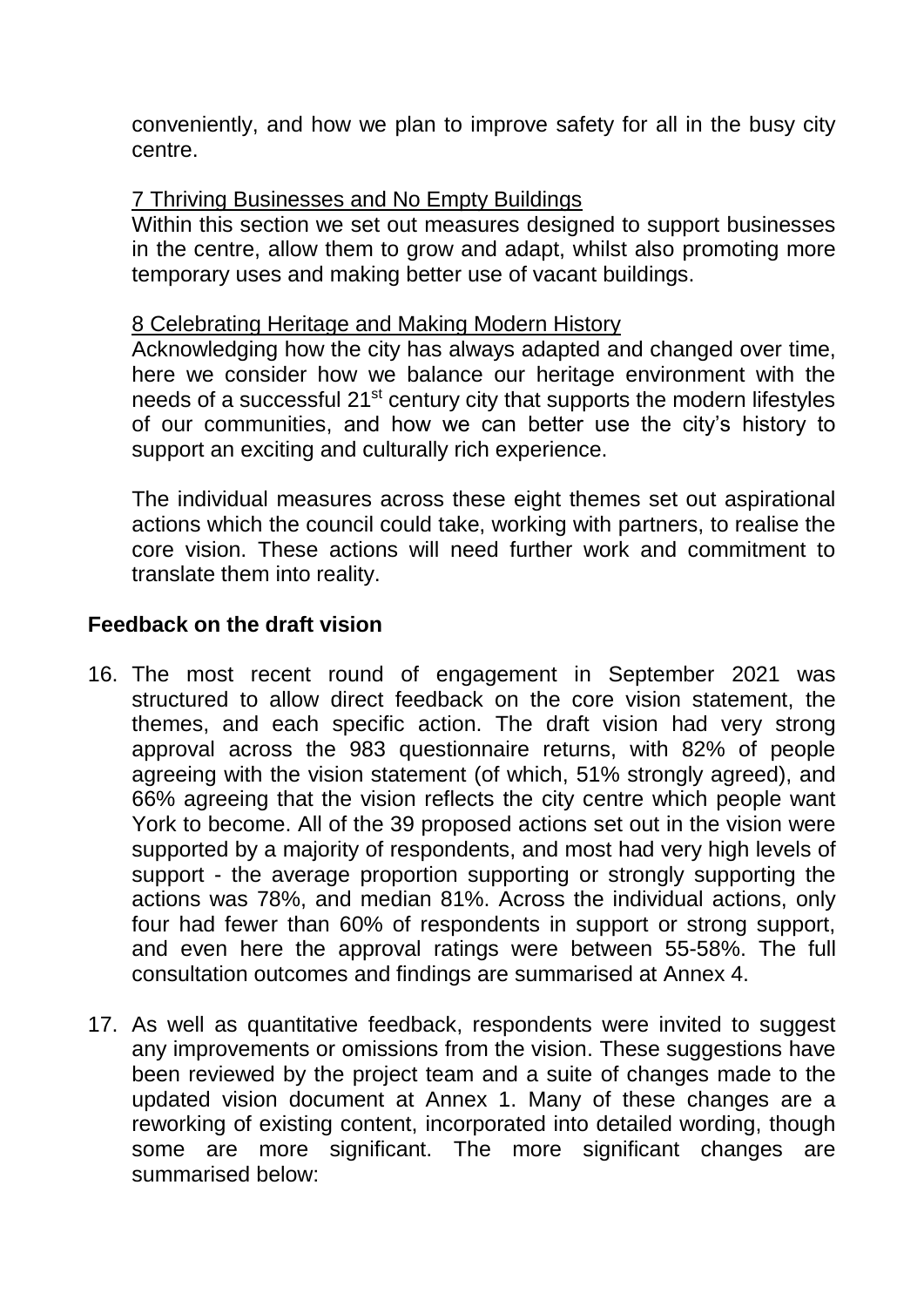- Creation of green space in city centre, including publicly accessible green roofs – (new action 2B)
- Strengthened narrative on responding to the negative impacts of the evening economy and expected behaviours of those visiting the city (updated action 3D)
- Affordability for residents of parking, businesses, city attractions (new action 4D and updated action 2F)
- Include references to environmental quality improvements in rivers, and community ownership/ volunteering associated with riversides (updated action 5D).
- Strengthen the promotion of housing in the city centre at (updated action 6A)
- Include approach to providing 'Safe Spaces' and improving personal safety in city spaces (new action 6C)
- Support to allow businesses to operate more sustainably (new action 7B)
- Further support for the Independent business sectors (new action 7C)
- 18. The final document including these changes and presented at Annex 1 represents an ambitious and bold tangible vision for the city centre's future. The vision has strong support and is a shared with key city partners, shaped by extensive community and stakeholder involvement, and based on collaboration throughout the delivery stages of the project and beyond. The vision provides a strong basis for the co-ordination of activity, direction of resources, and preparation of bids for competitive funding programmes. The vision is both broad and ambitious in scope, and whilst the full ambition will require significant additional external resources to deliver in full, it provides a blueprint, framework and narrative to leave the city and its partners best placed to secure that funding. Following the adoption of the vision, it is proposed that a delivery strategy be prepared and brought back to Executive for approval.

# **Delivery Strategy**

19. It is essential that the vision remains a live document, which is adapted as trends change, reviewed to measure progress and success, and crucially with a clear delivery plan to ensure the vision is translated in to tangible outcomes to support the success of the city centre. The vision is not a council document, it is owned by the city as a whole – its partners,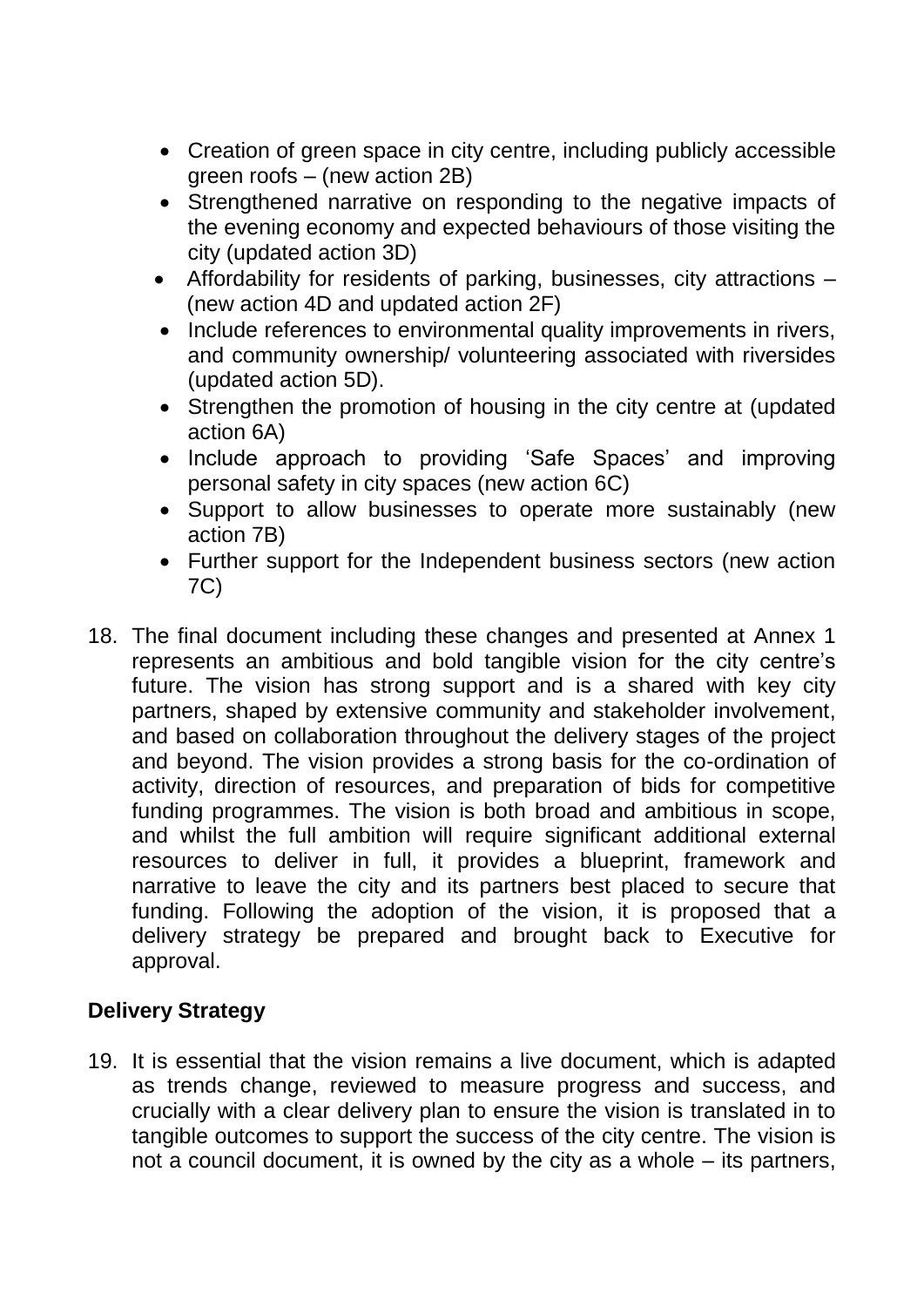business and communities. Many of the measures, particularly regulatory changes to create the right environment for success, sit with the council, but there are significant strands which will need to be delivered in partnership or directly with other key stakeholder. To focus this activity and ensure the vision becomes a reality it is proposed to develop a shared delivery strategy with partners which will be brought back to Executive for approval at a future meeting.

- 20. The delivery strategy will be co-designed with key partners and establish clear realistic routes to realising the vision actions, it will:
	- Provide additional detail on the vision actions where relevant.
	- Define a delivery route for individual actions, including quantifying resource requirements at high level, setting out potential funding sources, identifying approvals and consents, and establishing future engagement approach.
	- Set out the priority actions within the suite as a whole, establish broad timescales for delivery, sequencing of activity where relevant, and relationships with wider strategies and projects.
	- Outline the roles and responsibilities of the council and existing partners across the suite of actions, identify potential additional partners where appropriate.
	- Articulate outline governance structures for projects related to individual actions, and for the programme as a whole.
	- Establish an approach to the marketing and dissemination of the vision as whole to the public, stakeholders and potential city investors/ occupiers.
- 21. The delivery strategy will be prepared by officers, working with the project's stakeholder group and other partners. The delivery strategy will also include monitoring and evaluation approach, defining measurable outcomes for the actions, means and frequency of monitoring, and establishing in more detail the overall vision review mechanism (nominally envisaged to be undertaken around 3 years from inception).
- 22. As already noted, the comprehensive vision represents a bold ambition with significant resource requirement and a need for co-ordinated efforts with partners to deliver. Given the scope of the vision, external funding will be essential to deliver the full ambition. Whilst the recent application through the Levelling Up Fund was unsuccessful in the first round of allocations, we will continue to explore funding opportunities for specific elements of the vision, including submitting in future Levelling Up Fund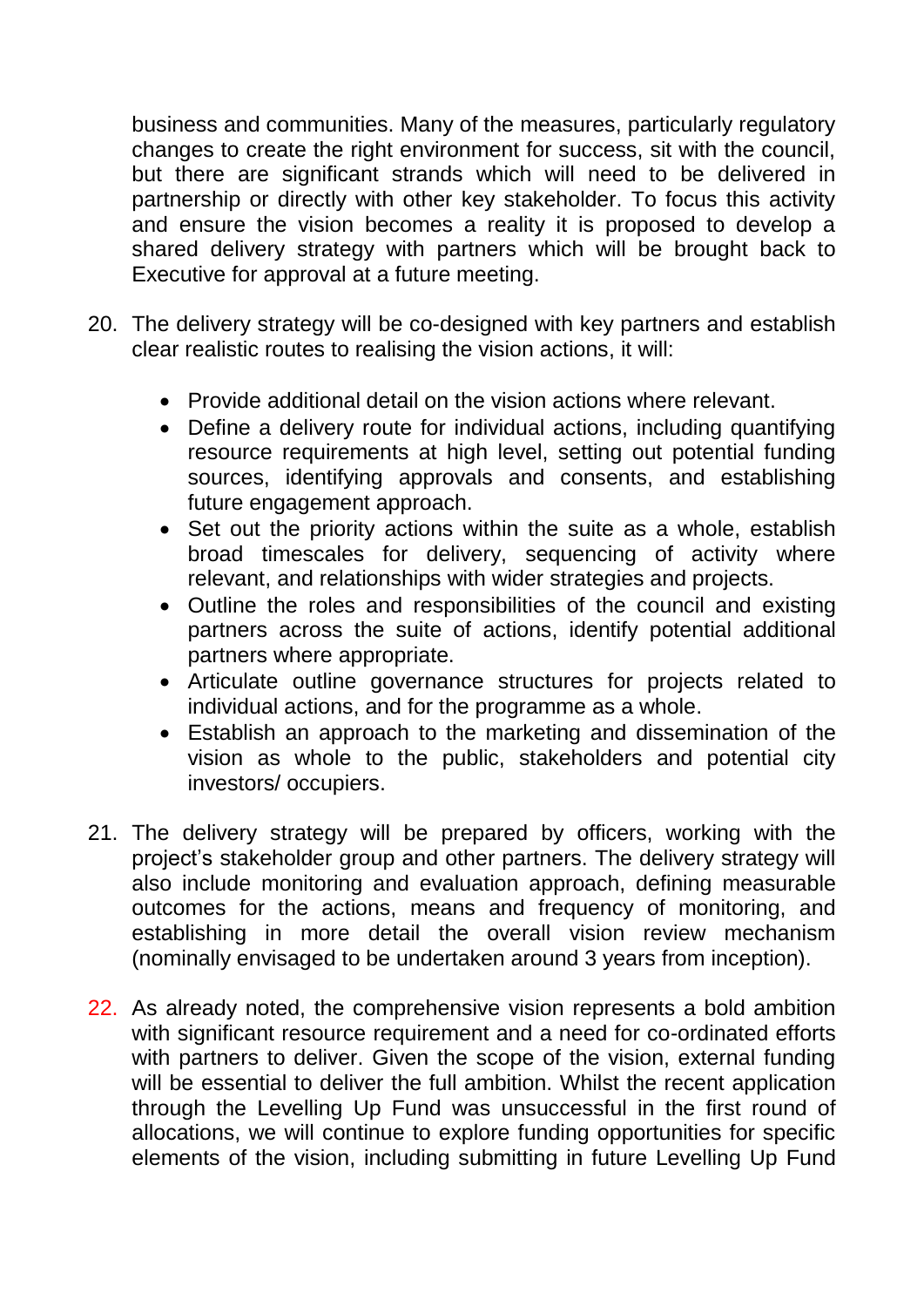rounds and in the region's devolution discussions. Following adoption of the delivery strategy, and where individual projects flowing from the vision actions are council led, they will be incepted through the standard corporate project management approach, and have resources allocated to them, through further Executive approvals.

# **Options**

- 23. Option 1 to accept the recommendations in the report, adopt the vision and instruct the additional work to produce a delivery strategy.
- 24. Option 2 to request further work from officers on the vision document (to include or not include additional engagement activity) and receive a future report on a revised vision and delivery approach.
- 25. Option 3 to adopt the vision but not instruct officers to prepare the associated delivery strategy.

## **Analysis**

- 26. Option 1 is the preferred option the vision has been prepared through extensive engagement, is strongly supported by the public, and is considered to represent the best approach to ensuring the ongoing vibrancy and vitality of the city centre. The proposed delivery strategy is an essential step in ensuring that we are able to realise the actions within the vision.
- 27. Option 2 the current draft vision has been informed by extensive engagement and shaped by a strong stakeholder group, with the technical expertise of council officers. It is considered unlikely that the vision would significantly benefit from further work, and there is a risk that this would result in over-consultation or be considered prevarication by the public. There is a pressing need to implement the recommendations of the vision given the ongoing changes to our highstreets and communities, and the vision will ensure we are well placed in forthcoming funding opportunities and programmes. Additionally, there is a review mechanism built into the vision approach, to deal with future change and circumstances.
- 28. Option 3 the draft vision sets out a complex and extensive suite of actions designed to improve the city centre, and requiring the input and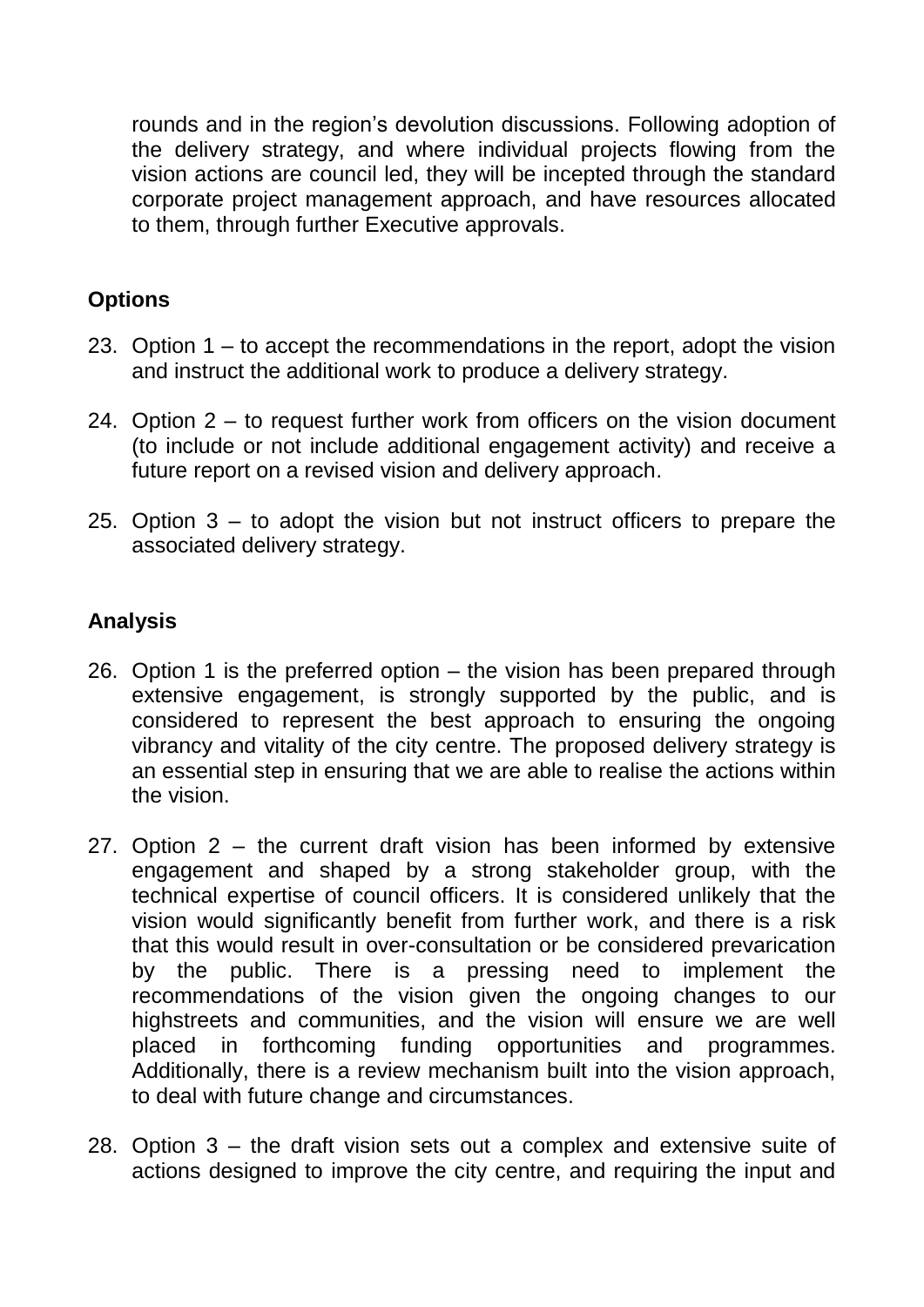involvement of a wide range of partners. It is considered unlikely that key elements of the vision content would be realised without the coordinating influence of a delivery strategy, and therefore this option would ultimately result in a reduction in overall project benefits, and undermine the resource already committed to the project to date.

#### **Council Plan**

29. The proposed vision has a very strong relationship with the Council Plan as amended May 2021:

Well Paid Jobs and an Inclusive Economy: The vision seeks to provide a vibrant city centre with good footfall at all times, which will help businesses to thrive and adapt, supporting employment. The vision seeks to maintain a sustainable tourism draw, which also supports employment – particularly in lower wage sectors which are an integral part of an inclusive economy. The vision also seeks to improve pay and conditions in this sector. The vision seeks to create a supportive regulatory environment for businesses to grow, and create a more nurturing environment for temporary uses, whilst making better use of existing buildings for commercial purposes.

Greener & Cleaner City: The vision proposes the greening of city centre public spaces and environmental improvements to our rivers, as well as setting out an approach to sustainable technologies and historic buildings to give clarity and encourage improvement. By facilitating a diverse range of activity into the city centre, the vision will promote sustainable living patterns, with less need for longer journeys. Transport related components of the vision are dealt with separately in the Strategic Reviews of Access & Parking, which also deals with the Getting Around Sustainably aspects of the vision.

Good Health & Wellbeing: As well as proposing green spaces in the centre, which improve physical and mental health, the vision encourages a wide range of uses into the city centre, to complement the retail and leisure uses which predominate, through a range of planning and business rates based measures. These uses could include more community and health based facilities. The vision also proposes specific actions to make the city centre more accessible, and more usable for those older members of our communities and those with dementia.

Safe Communities & Culture for All: The vision proposes specific measures including the creation of 'safe spaces' and improving personal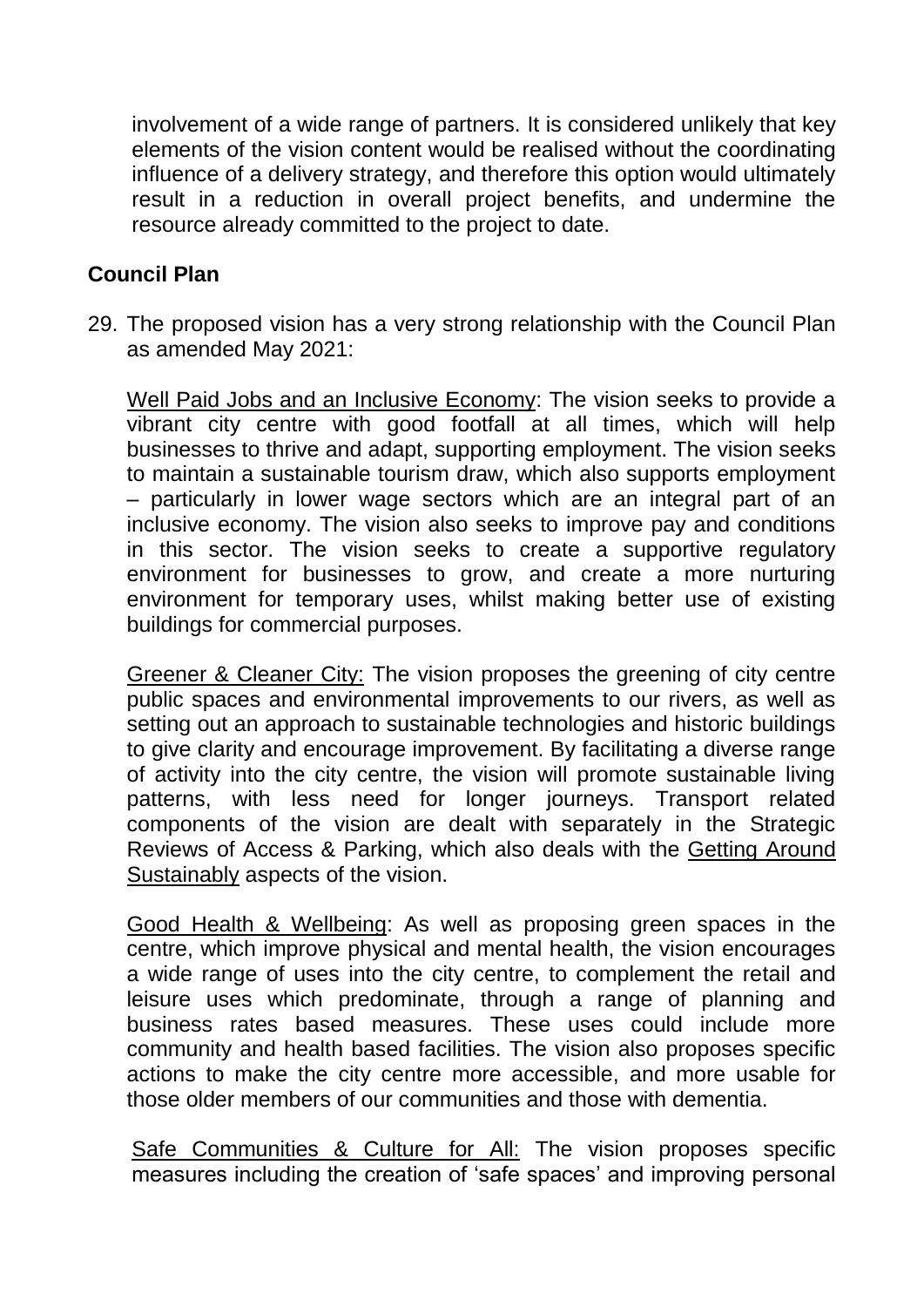safety in the city centre for the benefit of all. The vision proposes the cultural activation of key city centre spaces and improvement of our cultural events offer, encourages new cultural attractions in the centre, and recommends we explore a 'live heritage' app to enrich people's experience of visiting the centre and appreciate of the city.

#### Creating Homes & World Class Infrastructure

The vision seeks to facilitate more city living, as well as the provision of those services and amenities which those residents of the city centre are most in need of. The vision proposes major investment in our existing city centre public spaces in order to create a world class setting for the city, and improve accessibility, functionality and amenity.

#### A Better Start for Children & Young People

The vision proposes the creation of a more family friendly city centre, where the attractions, amenities and experiences are improved for all. The provision of play equipment in the centre is a core part of the vision, alongside actions such as improving events and exploring a live heritage app, which are designed to improve and enrich young people's interactions with the centre. Looking at 'safe spaces' is another important element of the vision, and something which flowed out of direct engagement with the Youth Council.

An Open and Effective Council: The My City Centre project was formulated partly in response to the specific concerns of residents around issues such as tourism and evening economy impacts, and has been developed through an open, transparent, wide-ranging and inclusive engagement approach following the 'My' principles set out in the report. Delivering this shared community vision will help to overcome those challenges and capitalise on those opportunities which have been identified by residents and stakeholders as most important to them.

### **Implications**

30. All relevant implications of the proposals have been considered.

### **Financial**

The adoption of the My City Centre Strategic Vision in itself has no direct financial implications. There are however a number of improvements to the city centre attached to the vision. Whilst it is not necessarily the council's responsibility to deliver all these improvements there will be an expectation that the council takes the lead on a number of the improvements.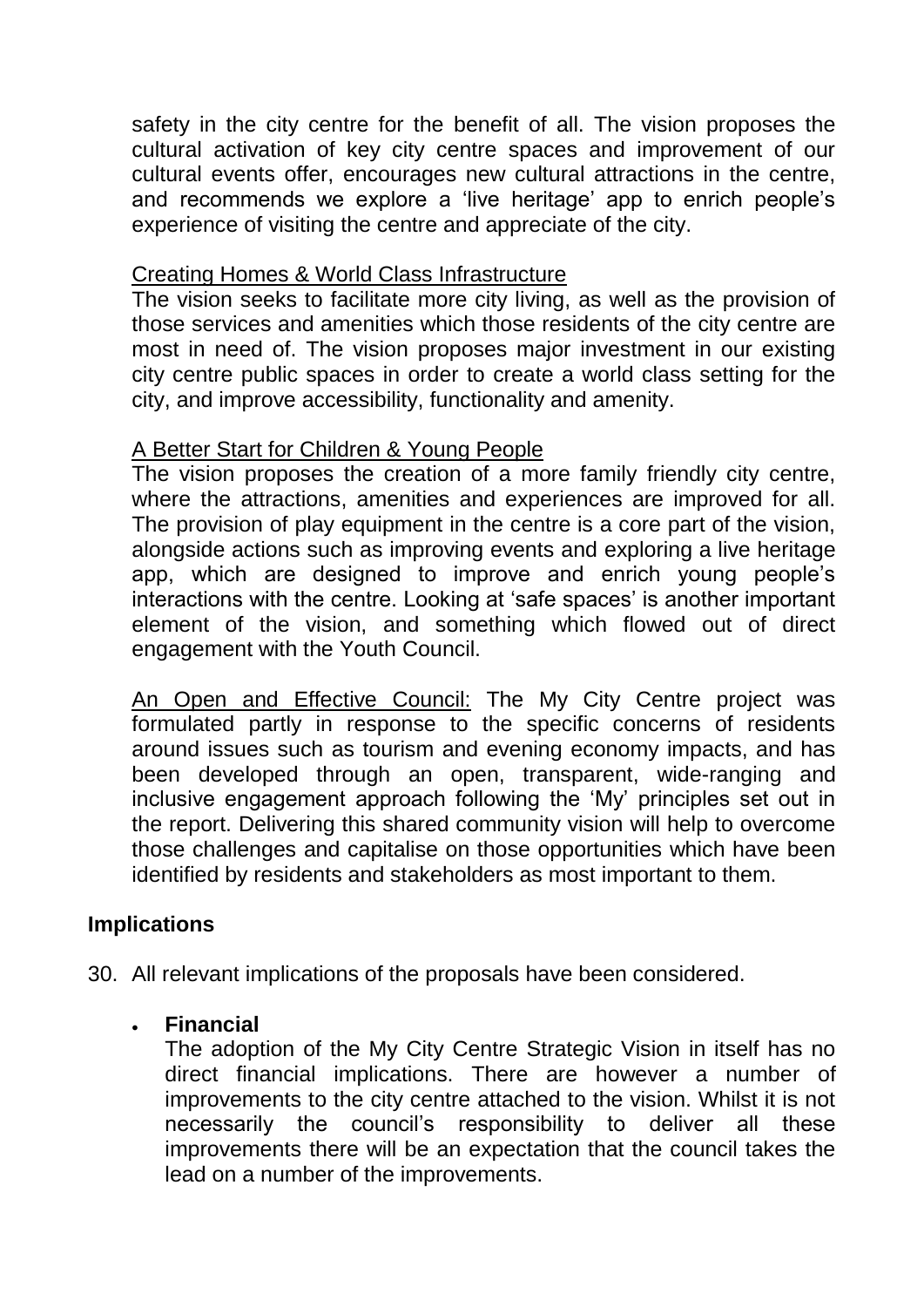There are a number of budgets that can support these improvements both internally and externally funded e.g. Highways, Active Travel and across public realm services. The action plans that are proposed to come forward will need to be fully costed considering the levels of budget available.

# **Human Resources (HR)**

No significant implications

## **One Planet Council / Equality & Diversity**

An Equality Impact Assessment of the vision is included at Annex 5. In line with the Equalities Act 2010 requirements, an Equality Impact Assessment will also be required for individual projects flowing from the vision to determine potential impacts and mitigation where individuals or groups with protected characteristics are identified. This will ensure that equality and diversity impacts are addressed through specific projects and programmes of work.

#### **Legal**

This report is eligible for call-in. There are no specific legal implications arising from this report

- **Crime and Disorder** No significant implications
- **Information Technology (IT)** No significant implications
- **Property**

We will utilise our property assets to support the delivery of the Vision and further engage and work with other city centre property stakeholders to further the delivery of such.

**Other**

No other significant implications

# **Risk Management**

- 31. The principal risks associate with the project at this stage are reputational and 'non-delivery' or 'opportunity cost' related, given the project stage, which is the adoption of a high level vision.
- 32. There is a risk that having engaged extensively and raised expectations amongst the public, the vision is not ultimately realised. This would also result in the decline of the city centre as a hub for commercial social and cultural activity. The risk of not delivering the vision is mitigated by the strong partnerships and relationships formed throughout the project's development, and the detailed and robust delivery strategy which is proposed to be brought back to the Executive.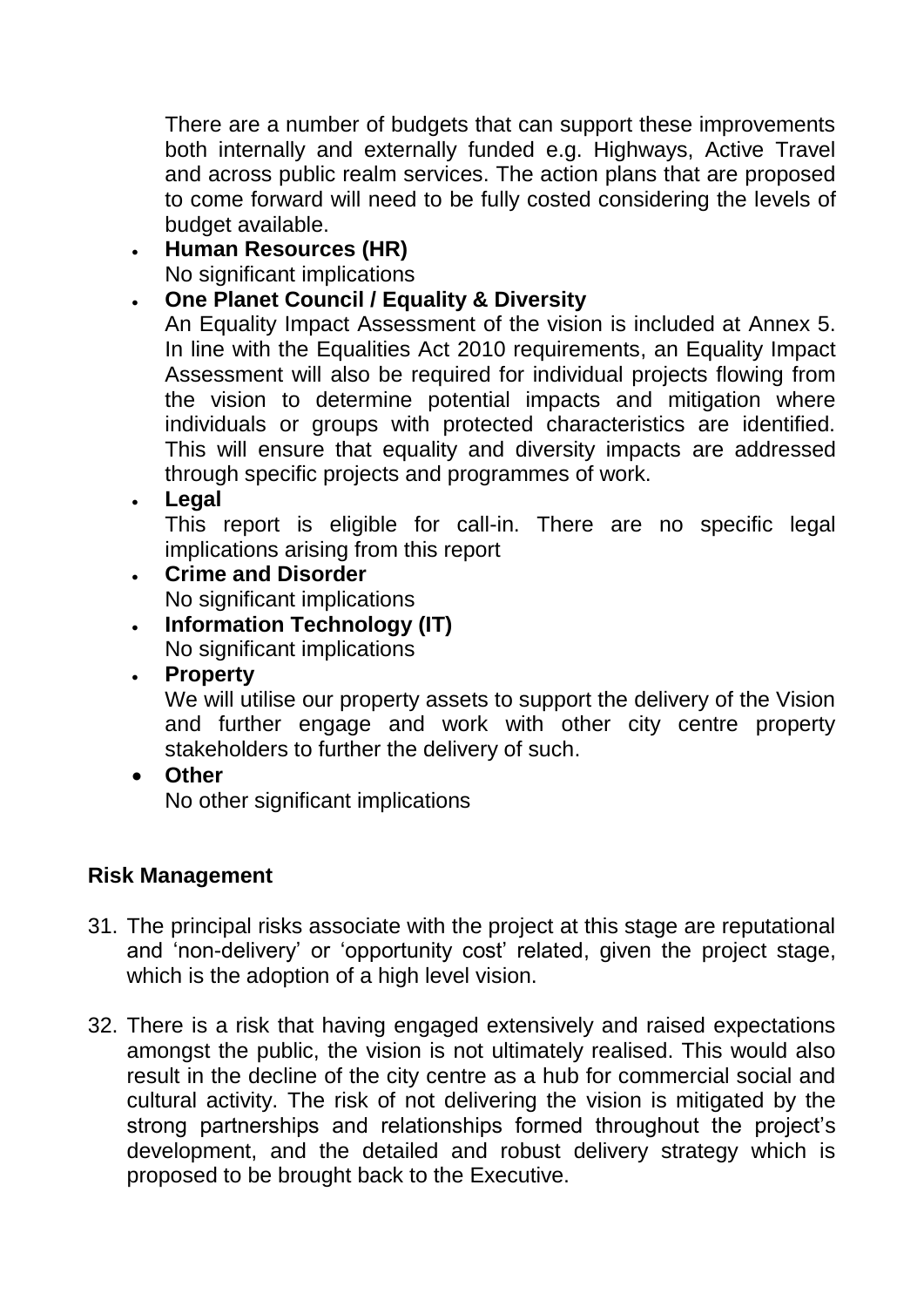- 33. Delivery of the vision is contingent in part on the securing of external funding. The first associated bid to the first round of the government's Levelling Up Fund was unsuccessful. However, there are future funding rounds to follow, and discussions on devolution priorities are ongoing and will be framed around the vision. Ultimately having a clear and approved vision with public and stakeholder buy in represents the best opportunity to secure external funding and leverage private sector investment.
- 34. There is a risk that in the immediate aftermath of the pandemic's most severe impacts, we have not anticipated the longer term behavioural and economic impacts, and the 10 year vision therefore becomes less effective than hoped. These risks are mitigated through the review mechanism built into the project, and currently notionally set at year 3 of the vision.
- 35. Finally there is also a risk that the any vision misreads public opinion. Given the extensive and protracted engagement, using the 'My' principles set out in the report, this risk is considered highly unlikely, though we propose that individual projects flowing from the vision are further tested and refined through public consultation as part of our corporate approach to project management – giving further opportunities for influence and insight at delivery stage.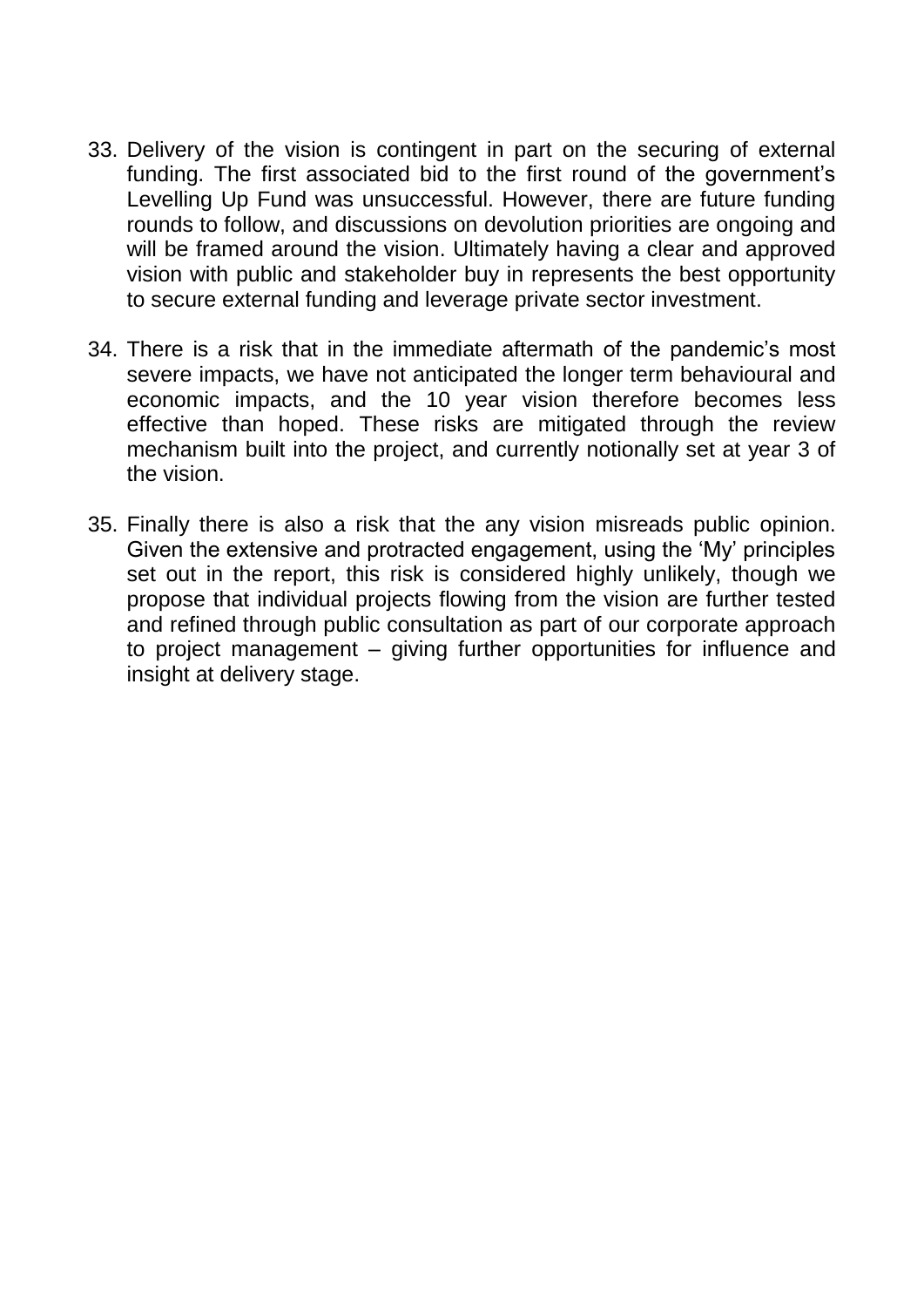### **Contact Details**

| <b>Author:</b> |  |
|----------------|--|
|----------------|--|

**Chief Officer Responsible for the report:** 

**Andy Kerr Head of Regeneration & Economy** 01904 554 153

**Neil Ferris Corporate Director of Place**

**Report Approved <sup>√</sup>** **Date** 4.11.2021

**Ben Murphy Regeneration Project Officer** 01904 551 415

# **Specialist Implications Officer(s)** List information for all

| Financial:- |                        | Legal:-     |                         |
|-------------|------------------------|-------------|-------------------------|
| <b>Name</b> | <b>Patrick Looker</b>  | <b>Name</b> | Heidi Lehane            |
| Title:      | <b>Finance Manager</b> | Title       | <b>Senior Solicitor</b> |
| Tel No.     | 01904 551 633          | Tel No.     | 01904 555 859           |

# **Wards Affected:** All  $\vert x \vert$

# **For further information please contact the author of the report**

### **Background Papers:**

29.08.2019 Executive Committee. Agenda Item 29: My City Centre Project - Establishing a Strategic Vision for York City Centre

27.4.21 Decision Session of the Executive Member for Economy & Strategic Planning. Agenda Item 44: Engagement Strategy - Economic Strategy, Skills Plan and My City Centre

### **Annexes**

Annex 1: My City Centre Vision Annex 2: 2020 Consultation Insight Report Annex 3: My City Centre Open Brief 2021 Annex 4: My City Centre Sep 2021 Draft Vision Consultation Summary Annex 5: Equalities Impact Assessment